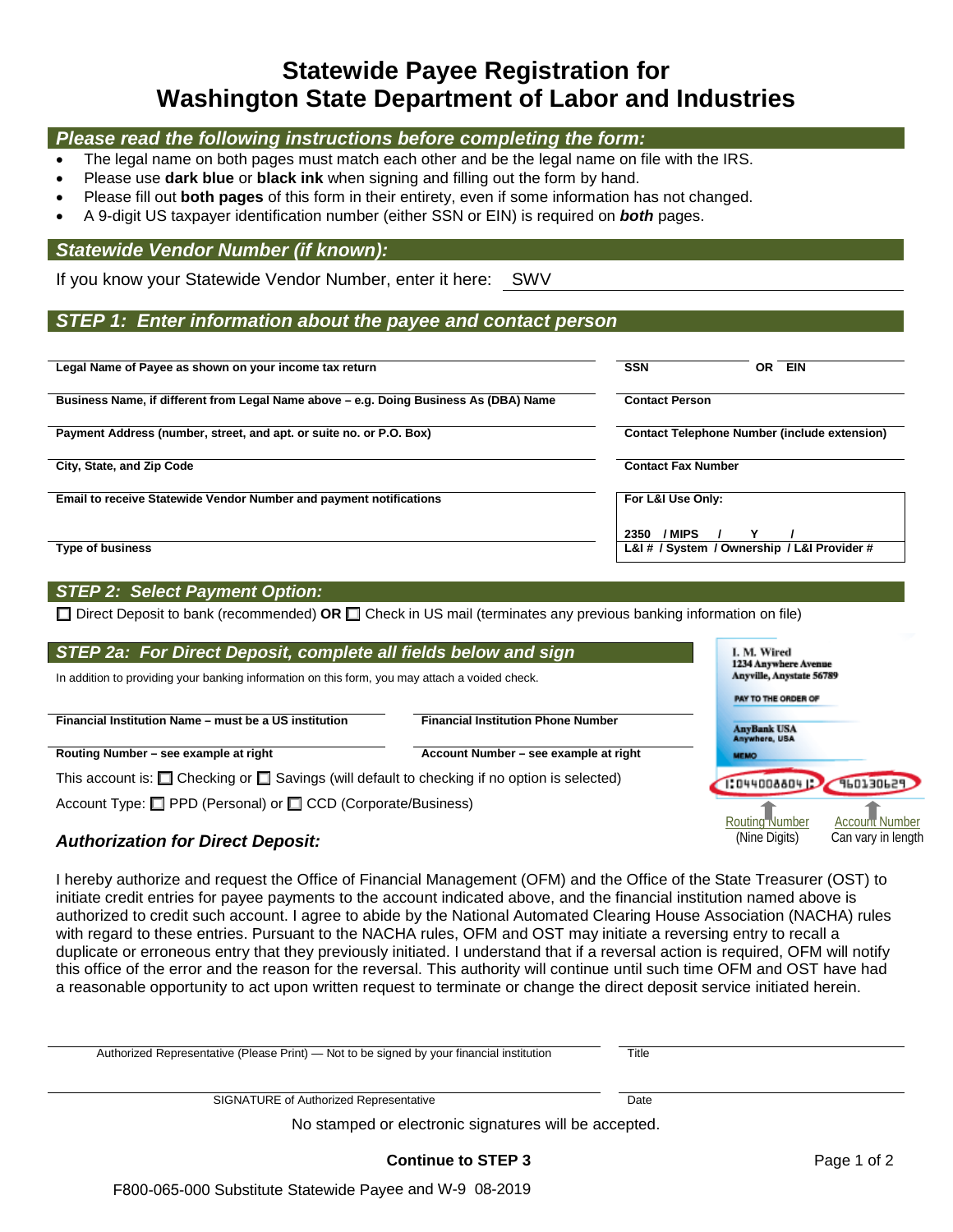| STEP 3: REQUIRED - Complete and sign the Request for Taxpayer Identification Number (W-9)                                                                                                                                                                                                                                                                        |  |                                                                                                                                                     |                                                           |                  |      |                                          |
|------------------------------------------------------------------------------------------------------------------------------------------------------------------------------------------------------------------------------------------------------------------------------------------------------------------------------------------------------------------|--|-----------------------------------------------------------------------------------------------------------------------------------------------------|-----------------------------------------------------------|------------------|------|------------------------------------------|
| Substitute                                                                                                                                                                                                                                                                                                                                                       |  | <b>Request for Taxpayer</b>                                                                                                                         |                                                           |                  |      |                                          |
| Form $W-9$                                                                                                                                                                                                                                                                                                                                                       |  | <b>Identification Number and Certification</b>                                                                                                      |                                                           |                  |      |                                          |
| 1. Legal Name of Payee as shown on your income tax return                                                                                                                                                                                                                                                                                                        |  |                                                                                                                                                     |                                                           |                  |      |                                          |
|                                                                                                                                                                                                                                                                                                                                                                  |  | 2. Business Name, if different from Legal Name above - e.g. Doing Business As (DBA) Name                                                            |                                                           |                  |      |                                          |
|                                                                                                                                                                                                                                                                                                                                                                  |  |                                                                                                                                                     |                                                           |                  |      |                                          |
|                                                                                                                                                                                                                                                                                                                                                                  |  | 3. Check ONLY ONE box below (see W-9 instructions for additional information. If non-profit or tax exempt, please submit your determination letter) |                                                           |                  |      |                                          |
| Individual/Sole Proprietor<br>(Including LLC-Sole Proprietor)                                                                                                                                                                                                                                                                                                    |  | $\Box$ Corporation<br>(Including LLC-Corporation,                                                                                                   | $\Box$ Non Profit Organization<br>Tax Exempt Organization |                  |      | □ Local Government                       |
| $\Box$ Volunteer                                                                                                                                                                                                                                                                                                                                                 |  | S-Corp, and LLC S-Corp)                                                                                                                             |                                                           |                  |      | □ State Government                       |
| □ Board/Committee Member                                                                                                                                                                                                                                                                                                                                         |  | $\Box$ Partnership<br>(Including LLC-Partnership)                                                                                                   | □ Trust/Estate                                            |                  |      | Federal Government<br>(Including Tribal) |
|                                                                                                                                                                                                                                                                                                                                                                  |  | 4. For Corporation or Partnership ONLY, check one box if applicable: Medical                                                                        |                                                           | □ Attorney/Legal |      |                                          |
|                                                                                                                                                                                                                                                                                                                                                                  |  | 5. 1099 Mailing Address (number, street, and apt. or suite no. or P.O. Box)                                                                         |                                                           |                  |      |                                          |
| Department of Labor and Industries<br>Attn: Provider Accounts & Credentialing                                                                                                                                                                                                                                                                                    |  |                                                                                                                                                     |                                                           |                  |      |                                          |
| 6. City, State, and ZIP code<br>PO Box 44261<br>Olympia Wa 98504-4261                                                                                                                                                                                                                                                                                            |  |                                                                                                                                                     |                                                           |                  |      |                                          |
| 7. Taxpayer Identification Number (TIN)<br>Social security number                                                                                                                                                                                                                                                                                                |  |                                                                                                                                                     |                                                           |                  |      |                                          |
| Enter your EIN OR SSN in the appropriate box to the right (do NOT enter both)<br>For individuals, this is your social security number (SSN).                                                                                                                                                                                                                     |  |                                                                                                                                                     |                                                           |                  |      |                                          |
| For other entities, it is your employer identification number (EIN).                                                                                                                                                                                                                                                                                             |  |                                                                                                                                                     |                                                           |                  |      |                                          |
| NOTE: The EIN or SSN must match the Legal Name as reported to the IRS to avoid backup<br>withholding. For a resident alien, sole proprietor, or disregarded entity, or to find out how to get a                                                                                                                                                                  |  |                                                                                                                                                     |                                                           |                  |      |                                          |
| Taxpayer Identification Number, see the W9 Instructions.                                                                                                                                                                                                                                                                                                         |  |                                                                                                                                                     |                                                           |                  |      | Employer identification number           |
| NOTE: If the account is in more than one name, see the W9 Instructions for guidelines on whose<br>number to enter.                                                                                                                                                                                                                                               |  |                                                                                                                                                     |                                                           |                  |      |                                          |
| 8. Certification                                                                                                                                                                                                                                                                                                                                                 |  |                                                                                                                                                     |                                                           |                  |      |                                          |
| Under penalty of perjury, I certify that:                                                                                                                                                                                                                                                                                                                        |  |                                                                                                                                                     |                                                           |                  |      |                                          |
| The number shown on this form is my correct taxpayer identification number (or I am waiting for a number to be issued to me), and                                                                                                                                                                                                                                |  |                                                                                                                                                     |                                                           |                  |      |                                          |
| I am not subject to backup withholding because: (a) I am exempt from backup withholding, or (b) I have not been notified by the<br>Internal Revenue Service (IRS) that I am subject to backup withholding as a result of a failure to report all interest or dividends, or<br>(c) the IRS has notified me that I am no longer subject to backup withholding, and |  |                                                                                                                                                     |                                                           |                  |      |                                          |
| I am a U.S. person (including a U.S. resident alien).<br>٠                                                                                                                                                                                                                                                                                                       |  |                                                                                                                                                     |                                                           |                  |      |                                          |
| (For additional information about the W-9 see the W-9 Instructions.)                                                                                                                                                                                                                                                                                             |  |                                                                                                                                                     |                                                           |                  |      |                                          |
| <b>SIGNATURE of U.S. PERSON</b>                                                                                                                                                                                                                                                                                                                                  |  |                                                                                                                                                     |                                                           |                  | Date |                                          |
|                                                                                                                                                                                                                                                                                                                                                                  |  |                                                                                                                                                     |                                                           |                  |      |                                          |
| No stamped or electronic signatures will be accepted.                                                                                                                                                                                                                                                                                                            |  |                                                                                                                                                     |                                                           |                  |      |                                          |

#### *STEP 4: Submit to ONE of the following* **Crime Victims Compensation:** Provider Account Application & Pay Hold Releases: Fax: 360-902-4484 For Master Level Therapists (MLT): Fax: 360-902-5333 Provider Network Application: Washington Practitioner Application (WPA): **Or mail to Provider Accounts & Credentialing** PO Box 44261

Olympia, WA 98504-4261

### **For questions contact Provider Accounts & Credentialing:**

Email: [PACMail@Lni.wa.gov](mailto:PACMail@Lni.wa.gov) or call 360-902-5140 and select option 4

Page 2 of 2

Fax: 360-902-4563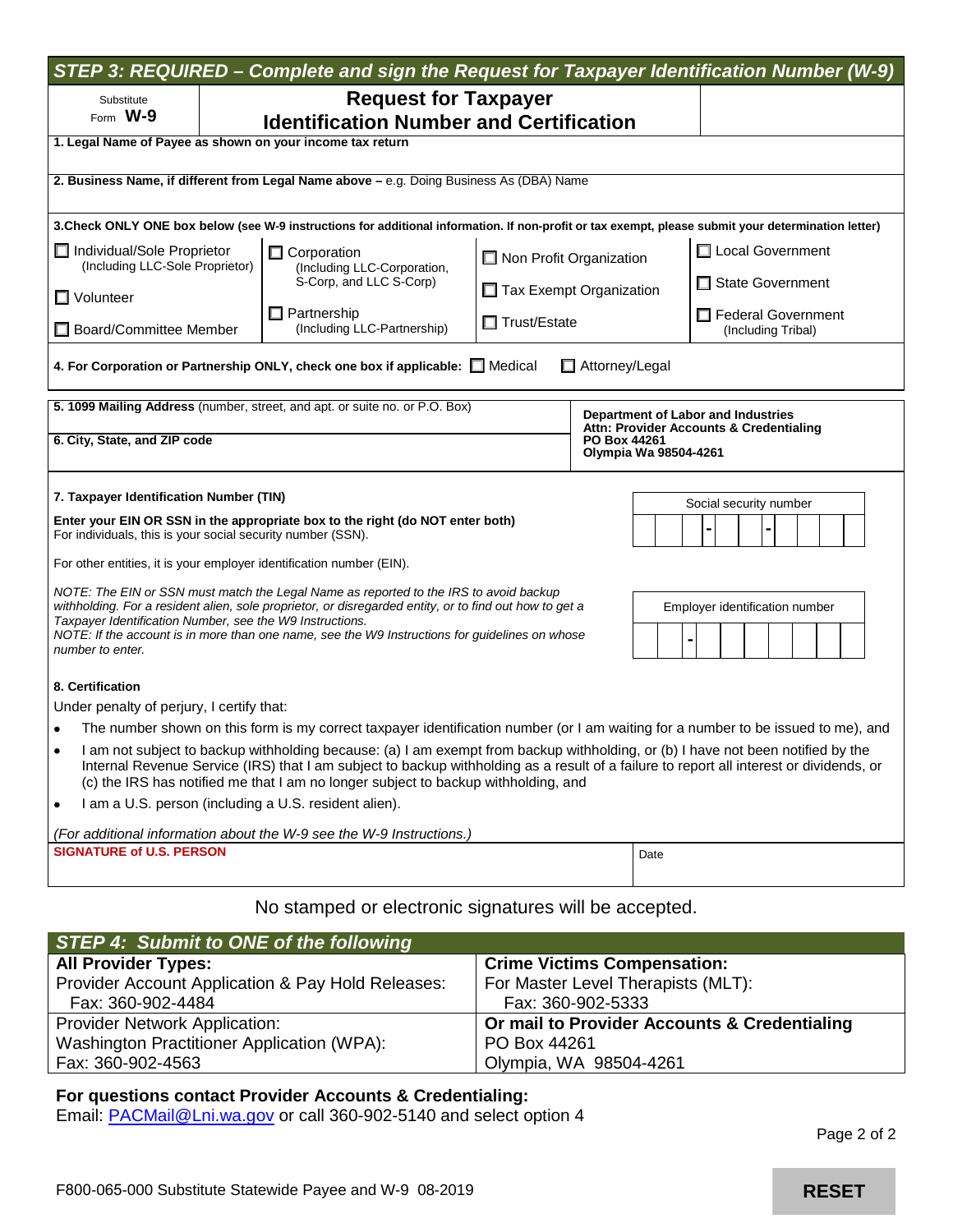# **Instructions for the Statewide Payee Registration Form**

The term 'payee' refers to an individual or business that will receive payments from the State of Washington. This form is intended to be used for payees to register with the State of Washington, indicate how they would like to receive payments, and change their registration information.

For prompt payment, it is important that we receive complete and accurate information. *We must return any form that is not complete, so please be sure to read and follow these instructions carefully.* 

Be sure to **complete the ENTIRE form,** even if you are only changing one item. This will help us keep your account up to date and accurate. If you know your SWV number, please enter it on the indicated line of the form.

# **Step 1: Payee & contact information**

| Legal name of payee      | Enter the name as shown on the income tax return for the Tax ID<br>number used for billing L&I.                                                                                                                             |
|--------------------------|-----------------------------------------------------------------------------------------------------------------------------------------------------------------------------------------------------------------------------|
| <b>Business name</b>     | Enter the "doing business as" name. Enter only if different from legal<br>name.                                                                                                                                             |
| Payment address          | Enter the PO Box or street address where you want payment<br>information and remittance advice sent to you. If you choose to have<br>checks mailed to you, this is the address where they will be sent.                     |
| Email for contact person | Enter the email address we should use to communicate with you about<br>your registration and your payments. We will use the email address to:<br>Notify you when your account has been set up.<br>$\bullet$                 |
|                          | Notify you when the changes you submitted are made.<br>$\bullet$                                                                                                                                                            |
|                          | Notify you when your payment is processed, if you have signed up for<br>direct deposit.                                                                                                                                     |
|                          | NOTE: For larger organizations we recommend that you use the email<br>address for a distribution list to ensure that our notifications are<br>received and processed quickly.                                               |
| Type of business         | Enter the primary occupation of the payee.                                                                                                                                                                                  |
| <b>SSN or EIN</b>        | Enter the Social Security Number (SSN) or Employer Identification<br>Number (EIN) you use with the IRS for the legal name entered. DO<br>NOT ENTER BOTH. Enter ONLY the one that you use with the IRS for<br>the legal name |
| Contact person           | Enter the person we can contact with questions about your registration                                                                                                                                                      |
| Contact telephone number | Enter the telephone number of the contact person.                                                                                                                                                                           |
| Contact fax number       | Enter the fax number of the contact person.                                                                                                                                                                                 |

# **Step 2: Payment options**

Indicate if you want to receive your payments via Direct Deposit or via US Mail. If no option is selected, then payment will default to a check in the U.S. Mail.